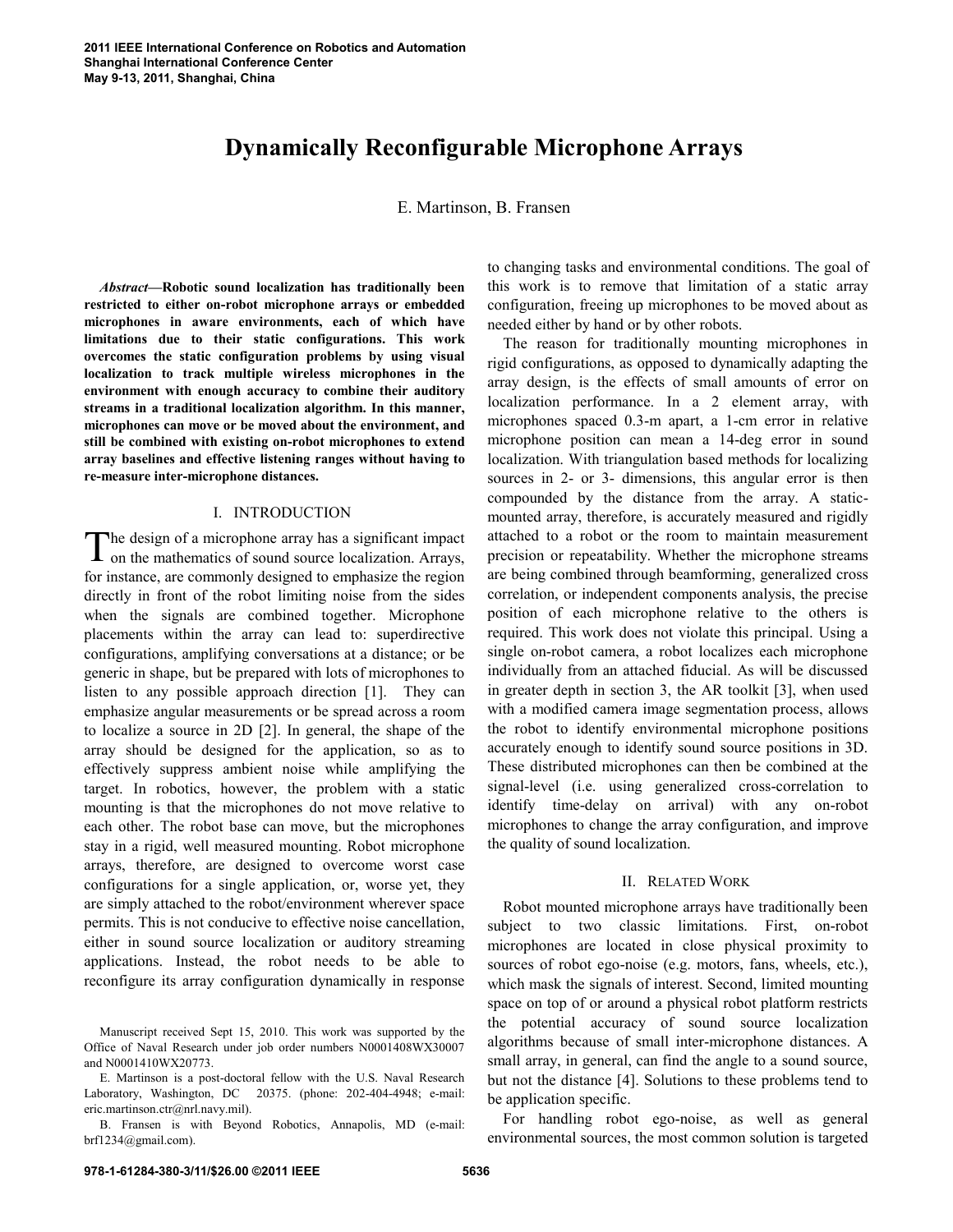| <b>Report Documentation Page</b>                                                                                                                                                                                                                                                                                                                                                                                                                                                                                                                                                                                                                                                                                                                                                                                                                                   |                                                                                                             |                                           |                                                    |                                  | Form Approved<br>OMB No. 0704-0188 |  |  |
|--------------------------------------------------------------------------------------------------------------------------------------------------------------------------------------------------------------------------------------------------------------------------------------------------------------------------------------------------------------------------------------------------------------------------------------------------------------------------------------------------------------------------------------------------------------------------------------------------------------------------------------------------------------------------------------------------------------------------------------------------------------------------------------------------------------------------------------------------------------------|-------------------------------------------------------------------------------------------------------------|-------------------------------------------|----------------------------------------------------|----------------------------------|------------------------------------|--|--|
| Public reporting burden for the collection of information is estimated to average 1 hour per response, including the time for reviewing instructions, searching existing data sources, gathering and<br>maintaining the data needed, and completing and reviewing the collection of information. Send comments regarding this burden estimate or any other aspect of this collection of information,<br>including suggestions for reducing this burden, to Washington Headquarters Services, Directorate for Information Operations and Reports, 1215 Jefferson Davis Highway, Suite 1204, Arlington<br>VA 22202-4302. Respondents should be aware that notwithstanding any other provision of law, no person shall be subject to a penalty for failing to comply with a collection of information if it<br>does not display a currently valid OMB control number. |                                                                                                             |                                           |                                                    |                                  |                                    |  |  |
| 1. REPORT DATE                                                                                                                                                                                                                                                                                                                                                                                                                                                                                                                                                                                                                                                                                                                                                                                                                                                     |                                                                                                             |                                           |                                                    | <b>3. DATES COVERED</b>          |                                    |  |  |
| <b>MAY 2011</b>                                                                                                                                                                                                                                                                                                                                                                                                                                                                                                                                                                                                                                                                                                                                                                                                                                                    |                                                                                                             | 2. REPORT TYPE                            |                                                    |                                  | 00-00-2011 to 00-00-2011           |  |  |
| <b>4. TITLE AND SUBTITLE</b><br><b>Dynamically Reconfigurable Microphone Arrays</b>                                                                                                                                                                                                                                                                                                                                                                                                                                                                                                                                                                                                                                                                                                                                                                                |                                                                                                             |                                           |                                                    | 5a. CONTRACT NUMBER              |                                    |  |  |
|                                                                                                                                                                                                                                                                                                                                                                                                                                                                                                                                                                                                                                                                                                                                                                                                                                                                    |                                                                                                             |                                           | 5b. GRANT NUMBER                                   |                                  |                                    |  |  |
|                                                                                                                                                                                                                                                                                                                                                                                                                                                                                                                                                                                                                                                                                                                                                                                                                                                                    |                                                                                                             |                                           | 5c. PROGRAM ELEMENT NUMBER                         |                                  |                                    |  |  |
| 6. AUTHOR(S)                                                                                                                                                                                                                                                                                                                                                                                                                                                                                                                                                                                                                                                                                                                                                                                                                                                       |                                                                                                             |                                           |                                                    | 5d. PROJECT NUMBER               |                                    |  |  |
|                                                                                                                                                                                                                                                                                                                                                                                                                                                                                                                                                                                                                                                                                                                                                                                                                                                                    |                                                                                                             | <b>5e. TASK NUMBER</b>                    |                                                    |                                  |                                    |  |  |
|                                                                                                                                                                                                                                                                                                                                                                                                                                                                                                                                                                                                                                                                                                                                                                                                                                                                    |                                                                                                             |                                           | <b>5f. WORK UNIT NUMBER</b>                        |                                  |                                    |  |  |
|                                                                                                                                                                                                                                                                                                                                                                                                                                                                                                                                                                                                                                                                                                                                                                                                                                                                    | 7. PERFORMING ORGANIZATION NAME(S) AND ADDRESS(ES)<br>U.S. Naval Research Laboratory, Washington, DC, 20375 |                                           | 8. PERFORMING ORGANIZATION<br><b>REPORT NUMBER</b> |                                  |                                    |  |  |
| 9. SPONSORING/MONITORING AGENCY NAME(S) AND ADDRESS(ES)                                                                                                                                                                                                                                                                                                                                                                                                                                                                                                                                                                                                                                                                                                                                                                                                            |                                                                                                             |                                           |                                                    | 10. SPONSOR/MONITOR'S ACRONYM(S) |                                    |  |  |
|                                                                                                                                                                                                                                                                                                                                                                                                                                                                                                                                                                                                                                                                                                                                                                                                                                                                    |                                                                                                             | 11. SPONSOR/MONITOR'S REPORT<br>NUMBER(S) |                                                    |                                  |                                    |  |  |
| 12. DISTRIBUTION/AVAILABILITY STATEMENT<br>Approved for public release; distribution unlimited                                                                                                                                                                                                                                                                                                                                                                                                                                                                                                                                                                                                                                                                                                                                                                     |                                                                                                             |                                           |                                                    |                                  |                                    |  |  |
| 13. SUPPLEMENTARY NOTES<br>Presented at the IEEE International Conference on Robotics and Automation, May 9-13, 2011, Shanghai,<br><b>China, Government or Federal Purpose Rights License.</b>                                                                                                                                                                                                                                                                                                                                                                                                                                                                                                                                                                                                                                                                     |                                                                                                             |                                           |                                                    |                                  |                                    |  |  |
| 14. ABSTRACT<br>Robotic sound localization has traditionally been restricted to either on-robot microphone arrays or<br>embedded microphones in aware environments, each of which have limitations due to their static<br>configurations. This work overcomes the static configuration problems by using visual localization to track<br>multiple wireless microphones in the environment with enough accuracy to combine their auditory streams<br>in a traditional localization algorithm. In this manner microphones can move or be moved about the<br>environment, and still be combined with existing on-robot microphones to extend array baselines and<br>effective listening ranges without having to re-measure inter-microphone distances.                                                                                                               |                                                                                                             |                                           |                                                    |                                  |                                    |  |  |
| <b>15. SUBJECT TERMS</b>                                                                                                                                                                                                                                                                                                                                                                                                                                                                                                                                                                                                                                                                                                                                                                                                                                           |                                                                                                             |                                           |                                                    |                                  |                                    |  |  |
| 16. SECURITY CLASSIFICATION OF:                                                                                                                                                                                                                                                                                                                                                                                                                                                                                                                                                                                                                                                                                                                                                                                                                                    | 17. LIMITATION OF                                                                                           | 18. NUMBER                                | 19a. NAME OF                                       |                                  |                                    |  |  |
| a. REPORT<br>unclassified                                                                                                                                                                                                                                                                                                                                                                                                                                                                                                                                                                                                                                                                                                                                                                                                                                          | b. ABSTRACT<br>unclassified                                                                                 | c. THIS PAGE<br>unclassified              | <b>ABSTRACT</b><br>Same as<br><b>Report (SAR)</b>  | OF PAGES<br>7                    | <b>RESPONSIBLE PERSON</b>          |  |  |

**Standard Form 298 (Rev. 8-98)**<br>Prescribed by ANSI Std Z39-18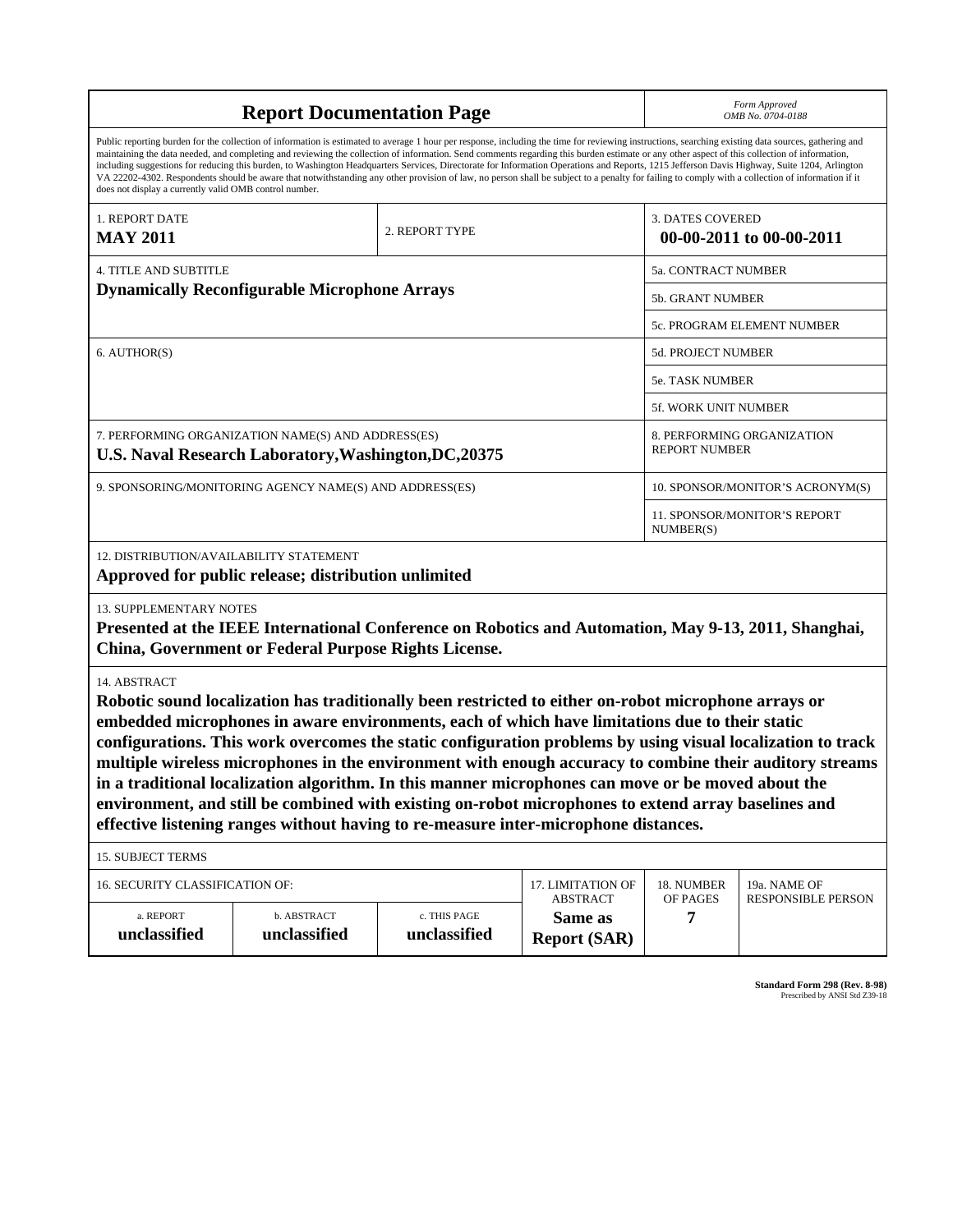filtering. Speech filters, in particular, have received a lot of attention in the field of human-robot interaction for foveating a robot towards a target [5] in 1D. Valin uses specially designed filters for separating out speech signals from ambient and robot noise [1] to identify the angle (yaw, pitch) to a speech source and do auditory streaming. Also, filters modeling the precedence effect, a biological phenomena that emphasizes early sounds over reverberations, can track timevarying signals such as speech or music [6].

If a source position is necessary, however, and not just its angle, then one robotic solution is to move the physical array and sample in multiple locations. Angular estimates from each sample location, when combined together, triangulate upon one or more targets in 3D. Combining the measurements effectively becomes the difficult part, with both evidence grids [4] and the RANSAC [7] algorithm having been used for this purpose.

When the microphone array does not need to remain on the robot, then a good alternative solution in some cases is to mount microphones throughout the environment. Aware environments research has demonstrated this in home environments to keep track of their occupants [8]. Nakadai et al [2] demonstrated this successfully with 2D localization of a speaker in a single room, ultimately integrating both local measurements from an on-robot array with the room mounted array using a particle filter. The auditory streams from the robot measurements, however, were not compared directly to the room mounted microphones due to the lack of precise inter-microphone spacing. In general, however, the room mounted array solution suffers from deployment problems. Relatively rapid re-calibration techniques using high-frequency pulses [10, 11] are effective for localizing disparate microphones, but have reduced accuracy in the presence of obstacles. Furthermore, hardware setup may be prohibitive. Wires need to be strung throughout the room or built into the environment, or wireless systems need to manage batteries, base stations and interference from other wireless type devices. All of which limits deployment of large room mounted arrays to arbitrary environments.

#### III. DYNAMIC MICROPHONE ARRAY DESIGN

In contrast to previous work mixing multiple microphone arrays together [2], this work integrates microphones together at the signal level. Combining data at the signal level means that sound localization probabilities are calculated for every microphone pair instead of each separate microphone array. Therefore, each detected microphone in the environment, when combined with on-robot static array, doubles the number of total sound localization estimates. Furthermore, because environmental microphones are generally located further away from the robot, the baseline of the array is extended tremendously, improving overall accuracy.

The system we have developed to test our dynamic array is shown in Figure 1. An iRobot B21r is equipped with a



Figure 1. Wireless microphones (right) are rigidly attached to fiducials. The B21r robot uses its onboard camera to localize these microphones and combine their signals with 2 overhead microphones.

single Point Gray firefly camera for localizing fiducials attached to wireless microphones. The SR3000 time of flight camera seen in Figure 1 is not currently used except as a visualization aid. The wireless microphones detected by the robot are continuously streaming to 2 variable frequency base-stations mounted on the robot. The signals of both the 2 wireless base stations and 2 robot-mounted microphones are amplified with battery powered preamps and then sampled using an 8 channel PCMCIA A/D converter. Currently, all microphone streams are continuously sampled by the robot. Stream inclusion in sound localization is then guided by software. In the future, however, we hope to remove this need for a base station per wireless microphone by either synchronizing streams locally and then transmitting via traditional wireless network [10], or dynamically switching between wireless frequencies depending upon the set of visible fiducials.

The remainder of this section describes the sensing components of this system in more detail. Specifically, it covers the modifications necessary for accurate visual localization of the microphones, and the algorithms used to localize sound sources from a dynamic microphone array.

## *A. Visual Microphone Localization*

Dynamic microphone localization is achieved through rigidly affixing fiducials to the wireless microphones. The fiducials we use are developed by the ArToolkit [3] which can recover fiducial positions in real time. When using the ArToolkit in a real time signal processing task, the system must be calibrated and parametrically optimized before accurate position estimates can be recovered. We will review calibration of ArToolkit parameters first, followed by camera calibration techniques and testing results.

The ArToolKit provides a system for generating and tracking planar markers. The system is based on the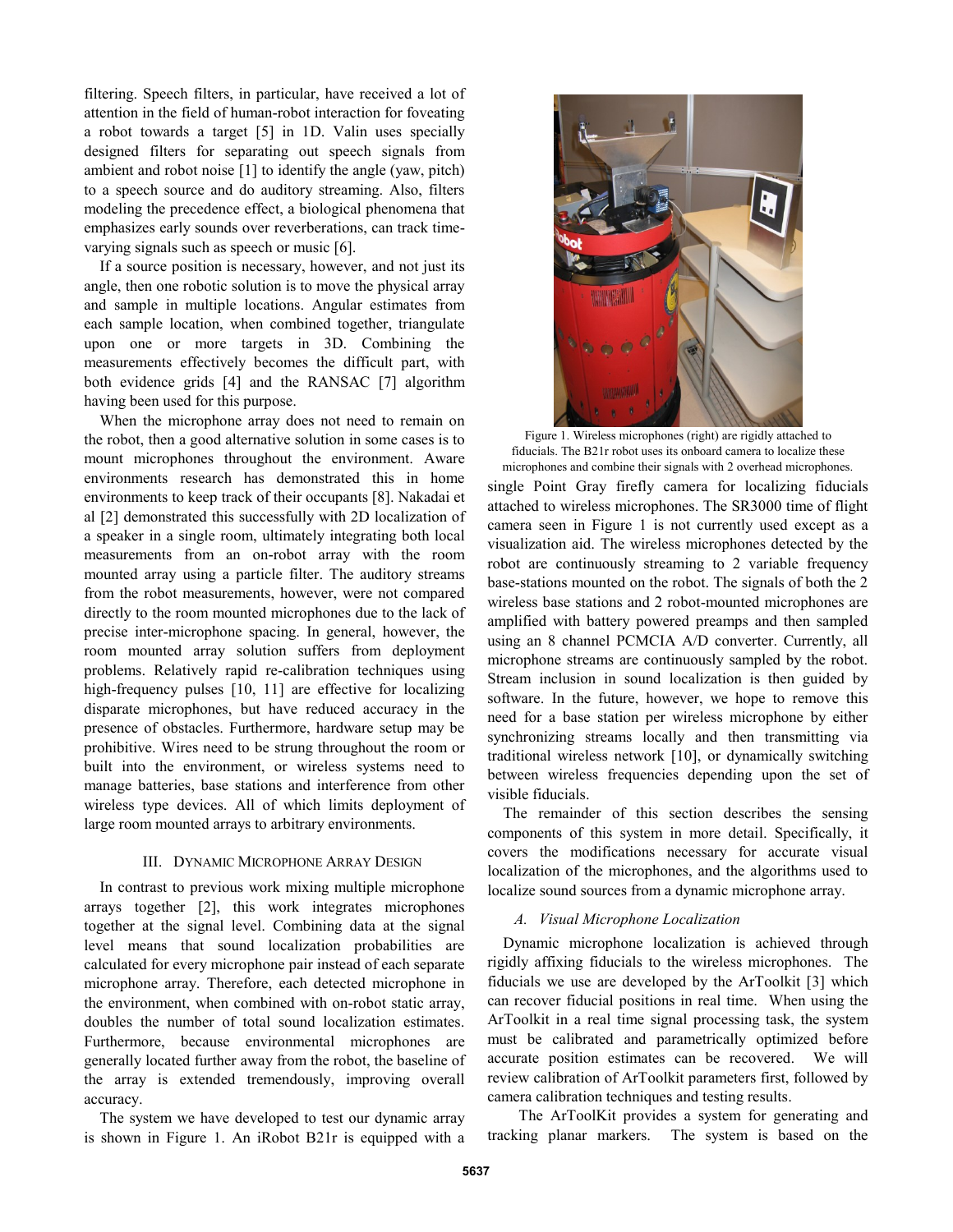capability of recognizing black squares printed on white backgrounds commonly known as fiducials. To recognize the fiducials, a segmentation algorithm is employed that labels black pixels as part of the square and white pixels as part of the background. For pixels containing only a white background or black square, the labeling is straightforward. Pixels on the border of the square, containing portions of both black and white colors, however, are often highly ambiguous and result in incorrect estimation of a fiducial's boundary in an image. Two factors that contribute to boundary ambiguity are the use of a Bayer pixel pattern and image blur. The Bayer pixel pattern utilizes an uneven spacing of red, green and blue pixels used in most modern cameras. The process of generating a color image requires demosaicing the pixel pattern to generate a full resolution image. The image interpolation necessary for demosaicing introduces blurring about edges of image features. In addition to blurring caused by the demosaicing process, blurring occurs due to lens/image plane effects.

The end results of image blur is the need to parametrically set the image segmentation threshold in the ArToolKit. In work presented here, the threshold boundary was modified until the segmentation boundary for our fiducial coincided with the actual boundary of the fiducial in the image. Without setting the segmentation threshold, the ArToolKit consistently underestimated fiducial size, resulting in underestimated distances between camera and fiducial.

Once the segmentation parameters were set, internal calibration of focal length and distortion was performed. To overcome image distortion, the ArToolKit's distortion calibration tools were used to solve for the center of projection and image distortion characteristics. For recovering the camera's focal length, we used the fiducials themselves. Fiducials were placed in known locations and then the focal length was modified until the distances between fiducial locations matched the actual theoretical distances between the fiducials. By using the fiducials to solve for the focal length, the internal calibration parameters of the camera were determined while further minimizing any effects of the aforementioned segmentation parameters.

Once the camera was calibrated, we tested fiducial localization accuracy by comparing distances between fiducials placed at known locations. Two tests were performed. First, we evaluated inter-fiducial location accuracy in regard to translations away from the camera with error metrics shown in Figure 2. These results show a greater error for greater distances between fiducials. This demonstrates that fiducials further away from the camera, necessary for producing larger inter-fiducial distances, caused the inter-fiducial distance to be under estimated. This deterministic underestimation can be partially attributed to inaccurate focal length calibration. With due diligence, the decrease in fiducial accuracy with respect to range could be mitigated by additional modification to the camera focal length parameters. However, the projected mean error for a



2-m inter-microphone distance was still <1-cm, which would produce a less than 5 degree error in sound localization. Figure 2. Measurement error vs. inter-fiducial distance for: (Top) translations away from the camera, (Bottom) horizontal translations

The second test was a horizontal translation performed at a distance of 1.5 meters. Without a scale change, the fiducial system performs more accurately in the translation test producing a low error value. Results for both horizontal and depth translation produced low error and were within the accuracy needed to perform sound localization.

## *B. TDOA-Based Sound Source Localization*

Time difference on arrival (TDOA) based sound localization uses the fact that the speed of sound is finite and relatively slow compared to light. If the time difference between a sound arriving at each microphone is identifiable, then locations surrounding the array which might have made that sound can be extracted from the problem geometry. As mentioned previously, practical limitations such as ambient/robot noise and inter-microphone distances may restrict accuracy in all dimensions, but, particularly, range.

To evaluate our localization efforts, this work uses the generalized cross correlation algorithm to identify the actual time delay, organizing the results in a spatial likelihood [11]. Measurements are then combined over time and different physical sampling locations using an auditory evidence grid. Except for an adaptation to handle larger physical spaces, this 3D localization algorithm is used as described by Martinson and Schultz [4]. The remainder of this section describes: (1) a theoretical analysis of acceptable intermicrophone visual localization error, (2) the details of how we combined measurements together to localize a sound source together, and (3) how to reduce the computational load of 3D spatial likelihoods for real-time operation.

## *1) Theoretical Error Analysis*

An analysis of the problem geometry allows us to identify theoretically acceptable inter-microphone localization error. Assuming that all of the error is split evenly between the two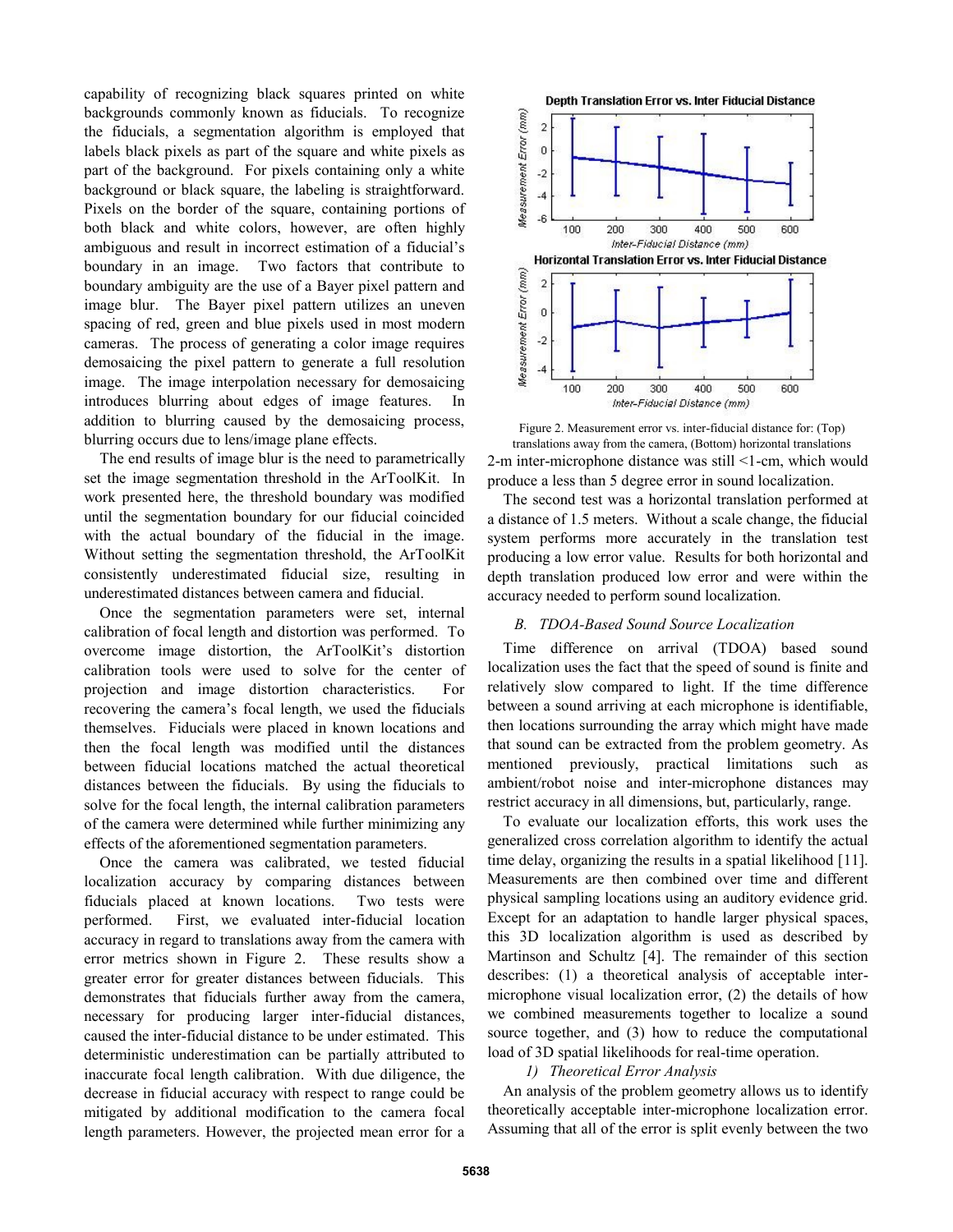microphones along the array axis, and that 5 degrees of sound localization error is an acceptable maximum, Figure 3 plots the maximum acceptable position error for varying angles of incidence. As the sound source angle of incidence from array normal increases, the acceptable intermicrophone position error decreases significantly. For small angles and large baselines, microphone localization error can be much worse than that of our existing visual system. But for sound sources located along the array axis (i.e. 90º), less than 1-cm of error is important for accurate localization.

#### *2) Localizing a Sound Source in 3D*

Spatial likelihoods are a sound localization approach based on maximum likelihood that uses a weighted crosscorrelation algorithm to estimate the relative energy associated with all possible source locations. The idea is that the resulting cross-correlation value, adjusted for the predicted time difference on arrival, will be highest for those position/time differences corresponding most closely with the true value. The generalized cross correlation (GCC) value is determined separately for each microphone pair, and then summed across all microphone pairs for every position:

$$
F_l = \sum_{a=1}^N \sum_{b=1}^N \int_{\omega} W(\omega) M_a(\omega) \overline{M_b(\omega)} e^{-j\omega(T(l,a)-T(l,b))} d\omega
$$

where  $(M_a)$  is the Fourier transform of the signal received by microphone (a),  $\overline{M_b}$  is the complex conjugate of (M<sub>b</sub>), ( $\omega$ ) is the frequency in [rad/s], and (*W*) is a frequency dependant weighting function called the phase transform (PHAT):

$$
W(\omega) = \frac{1}{\left|M_a(\omega)\right| M_b(\omega)}
$$

To localize a sound source, each measurement collected is scaled to [0.01,0.99] to form a likelihood. Then, each cell in a global auditory evidence grid is updated using log-odds notation to reflect this new measurement. This effectively stores measurements over time, and enables triangulation from multiple measurement positions to localize a sound source in 2 or 3 dimensions.

$$
\log \left( \frac{p \left( SS_{x,y} \mid z^t, s^t \right)}{1 - p \left( SS_{x,y} \mid z^t, s^t \right)} \right) =
$$
\n
$$
\log \left( \frac{p \left( SS_{x,y} \mid z_t, s_t \right)}{1 - p \left( SS_{x,y} \mid z_t, s_t \right)} \right) + \log \left( \frac{p \left( SS_{x,y} \mid z^{t-1}, s^{t-1} \right)}{1 - p \left( SS_{x,y} \mid z^{t-1}, s^{t-1} \right)} \right)
$$

In these equations,  $p(SS_{x,y} | z^t, s^t)$  is the probability of occupancy given all evidence (sensor measurements *z,* and robot pose *s*) available at time (t), and  $p(SS_{x,y}|z_t, s_t)$  is the *inverse sensor model,* or probability that a single grid cell contains the sound source based on a single measurement.

To extract the most likely sound source position from the resulting evidence grid, cells whose value are less than 90% of maximum are discarded, and the remaining cells are clustered together. For each cluster  $c$ , the combined loglikelihood  $L_c$  and the weighted centroid  $\mu_c$  are identified. The



centroid of the cluster with the greatest  $L_c$  is the most likely sound source position. Other clusters may indicate other sound sources, depending upon their combined likelihood.

## *3) Interpolation for Real-Time Operation*

Although spatial likelihoods are determinable for large spaces in 2D at run-time (e.g.  $100 \text{--} m^2$ , 0.1-m stepSize), the expansion to 3D causes computational difficulties for realtime operation. Previous work using evidence grids avoided this limitation because all microphones were closely located in space, and, therefore, spatial likelihoods were determined over a limited region surrounding the robot (3-m from the array centroid). By allowing microphones to move as much as 3-m from the robot, however, the space over which spatial likelihoods need to be determined expands substantially.

The solution to this problem is to interpolate across calculated time-delays, rather than recalculate the GCC energy for every position in the spatial likelihood. At its core, the spatial likelihood function is a 3D representation of the underlying energy vs time-delay function. For each 3D position, a 1D time-delay is calculated for all microphone pairs, which, in turn, are used with GCC to identify a combined correlation energy. The range of potential timedelays is defined by the distance between microphones (*d)* and the speech of sound  $(c_s)$ :

$$
delay \in [-d/c_s, d/c_s]
$$

By regularly sampling time-delay range, and calculating the corresponding energy (see Figure 4), we can then use interpolation to convert the time-delays associated with each 3D position to the corresponding energy without calculating the GCC energy for all position. For an area of  $6x6x3-m<sup>3</sup>$ , this means a computational reduction from  $1.08x10^8$  GCC



Figure 4. Cross correlation energy is dependent only on time-delay. Interpolation enables faster construction of 3D spatial likelihoods.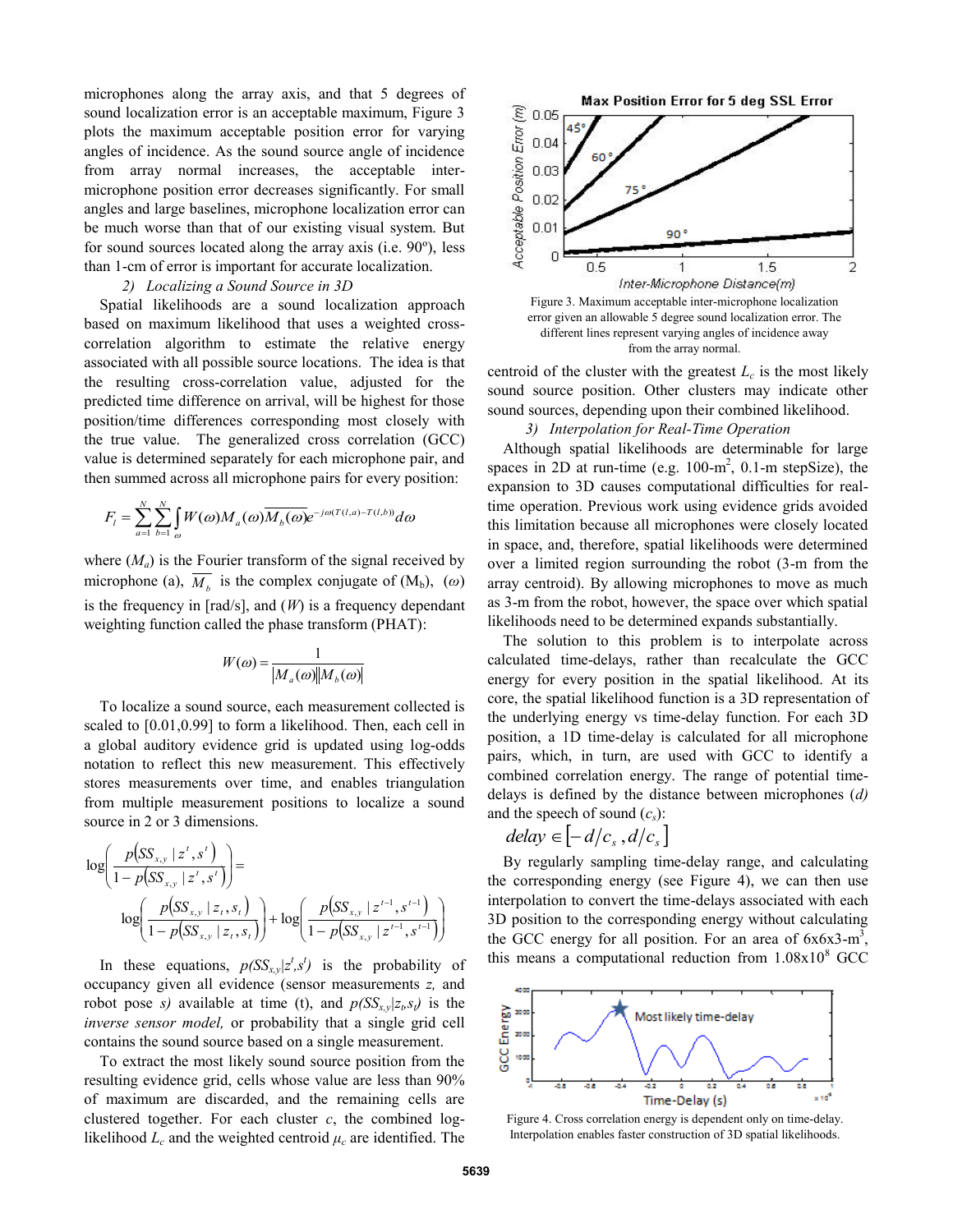calculations to 2000 (the number of delays we use per sample). This makes the spatial likelihood computationally feasible for run-time calculations over larger areas and smaller grid cell sizes.

#### IV. SYSTEM EVALUATION

The dynamically reconfigurable microphone array was evaluated in 2 series of tests. In the first, 2 wireless microphones were used by themselves to localize music sources in the environment from a number of different positions. In the second tests, the 2 wireless microphones were combined with a rigid binaural array on top of the b21r robot. The robot then self-discovered wireless microphone positions with which to augment its onboard array.

The testing environment was a mobile robotics laboratory. Ventilation, transportation, and speech noise were common during testing. The sound source evaluated was a computer speaker playing an fm radio broadcast at ~65dBA. Samples were collected from both the wireless and static microphone arrays at 11025 hz in 2048 sample packets. All known microphone positions were recorded for each packet. Samples for which less than 2 microphone positions were known were discarded.

### *A. 2 Wireless Microphones*

To evaluate the performance of the visual localization method, the first test uses just wireless microphones. The accuracy of the sound source localization method is directly related to the accuracy of the microphone localization. Therefore, in this test, the two wireless microphones were moved by hand to different pair position configurations. A total of 8 trials tracking the computer speaker were completed, with 5-9 different pair positions recorded per trial. The difference in the number of pair positions was due to the visibility of the microphones. When one microphone was poorly visible to the camera, audio was not recorded.

To analyze performance, 2-sec of audio were sampled randomly from each position and an evidence grid built. For all combinations of 3-5 positions, a combined evidence grid was constructed and a sound source identified. For [3,4,5] mic-pair positions, a total of [142,132,85] grids were constructed and sources extracted across all 8 trials. Figure 5 summarizes the combined results.

As should be expected, localization accuracy increases with the number of positions. With data from only 3 positions, a classifier with a log-likelihood threshold set for 600 would accept 60% of all sound source positions and have a mean error of 0.32-m. Using 4 positions increases performance with the same threshold to 74% and 0.26-m. 5 positions means 82% and 0.24-m. The last graph in Figure 5 shows an ROC-curve, where a positive classification is determined to be anything within  $8^3$ -in of the target.  $8$ " was selected because the speaker is  $~8"$  tall. The ROC curve shows that classification performance for only 3 positions has a maximum positive classification rate of 54%. Using

more positions raises that maximum to 76% and 82% for 4 and 5 positions respectively.

To compare these results better to other localization work, Table 1 compares the mean error between 2D and 3D localization for log-likelihood thresholds that accept 80% of the localized sound sources.

| Table 1. Mean-error comparison between 2D and 3D localization for an |  |  |  |  |  |
|----------------------------------------------------------------------|--|--|--|--|--|
| 80% acceptance rate.                                                 |  |  |  |  |  |
|                                                                      |  |  |  |  |  |

| # of Mic Positions | Mean $Error(2D)$  | Mean Error (3D) |
|--------------------|-------------------|-----------------|
|                    | 0.26m             | 0.36m           |
|                    | 0.20 <sub>m</sub> | 0.27m           |
|                    | 0.18m             | 0.24m           |

#### *B. 2 Static + 2 Wireless*

Using only a standard computer sound card, a robot is limited to binaural inputs. Even when using wireless microphones, the audio signal must ultimately be sampled and recorded by the computer using an A/D converter. When the converter has more channels, however, the robot can mix onboard sensing with wireless microphones. In this second set of trials, the dynamic nature of the microphone array is demonstrated by having the robot autonomously discover microphones in the environment through robotic movement. Discovered microphones are then mixed with 2 onboard microphones to better localize a stationary sound source.



Figure 5. Localization performance increases with the number of stops. (Top) Classification rate is the percentage of samples accepted as valid sound sources. (Middle) Mean resulting error examines distance to ground truth for all sound source positions whose combined loglikelihood exceeds the threshold. (Bottom) Percentage of sources detected within  $8^3$ -in of ground truth vs. sources outside  $8^3$ -in.